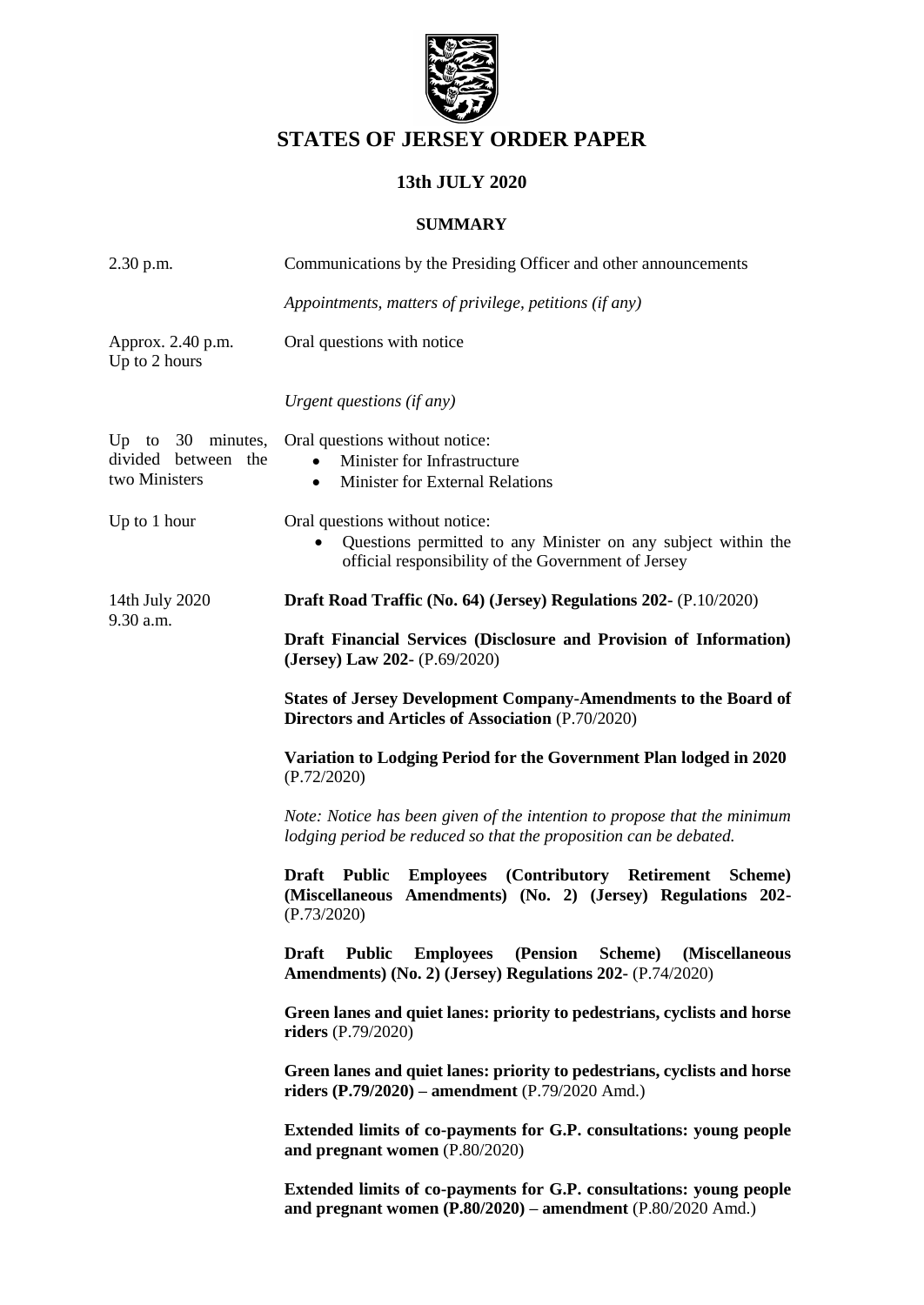

**[G.P. fees and income support](https://statesassembly.gov.je/AssemblyPropositions/2020/P.81-2020.pdf)** (P.81/2020)

**[G.P. fees and income support \(P.81/2020\): amendment](https://statesassembly.gov.je/AssemblyPropositions/2020/P.81-2020Amd.pdf)** (P.81/2020 [Amd.\)](https://statesassembly.gov.je/AssemblyPropositions/2020/P.81-2020Amd.pdf)

**[Investigation into the establishment of a digital register of landlords](https://statesassembly.gov.je/AssemblyPropositions/2020/P.82-2020.pdf)  [and tenants](https://statesassembly.gov.je/AssemblyPropositions/2020/P.82-2020.pdf)** (P.82/2020)

**[Investigation into the establishment of a digital register of landlords](https://statesassembly.gov.je/AssemblyPropositions/2020/P.82-2020Amd.pdf)  [and tenants \(P.82/2020\): amendment](https://statesassembly.gov.je/AssemblyPropositions/2020/P.82-2020Amd.pdf)** (P.82/2020 Amd.)

**[Draft Limited Partnerships \(Continuance\) \(Jersey\) Regulations 202-](https://statesassembly.gov.je/AssemblyPropositions/2020/P.83-2020.pdf)** [\(P.83/2020\)](https://statesassembly.gov.je/AssemblyPropositions/2020/P.83-2020.pdf)

*Note: Notice has been given of the intention to propose that the minimum lodging period be reduced so that the proposition can be debated.*

**[Draft Covid-19 \(Rates\) \(Jersey\) Regulations 202-](https://statesassembly.gov.je/AssemblyPropositions/2020/P.85-2020.pdf)** (P.85/2020)

*Note: Notice has been given of the intention to propose that the minimum lodging period be reduced so that the proposition can be debated.*

**[Draft Covid-19 \(Control of Testing\) \(Jersey\) Regulations 202-](https://statesassembly.gov.je/AssemblyPropositions/2020/P.87-2020.pdf)** [\(P.87/2020\)](https://statesassembly.gov.je/AssemblyPropositions/2020/P.87-2020.pdf)

*Note: Notice has been given of the intention to propose that the minimum lodging period be reduced so that the proposition can be debated.*

**[Enhanced Covid-19 Exit Strategy Communication](https://statesassembly.gov.je/AssemblyPropositions/2020/P.88-2020.pdf)** (P.88/2020)

*Note: Notice has been given of the intention to propose that the minimum lodging period be reduced so that the proposition can be debated.*

**[Enhanced Covid-19 Exit Strategy Communication \(P.88/2020\):](https://statesassembly.gov.je/AssemblyPropositions/2020/P.88-2020Amd.pdf)  amendment** [\(P.88/2020 Amd.\)](https://statesassembly.gov.je/AssemblyPropositions/2020/P.88-2020Amd.pdf)

*Note: Notice has been given of the intention to propose that Standing Order 32 be suspended for the proposition to be listed for debate; and for the minimum lodging period to be reduced so that it can be debated.*

**[Open Borders arrangements](https://statesassembly.gov.je/AssemblyPropositions/2020/P.89-2020.pdf)** (P.89/2020)

*Note: Notice has been given of the intention to propose that the minimum lodging period be reduced so that the proposition can be debated.*

**[Open Borders arrangements \(P.89/2020\): amendment](https://statesassembly.gov.je/AssemblyPropositions/2020/P.89-2020Amd.pdf)** (P.89/2020 [Amd.\)](https://statesassembly.gov.je/AssemblyPropositions/2020/P.89-2020Amd.pdf)

*Note: Notice has been given of the intention to propose that Standing Order 32 be suspended for the proposition to be listed for debate; and for the minimum lodging period to be reduced so that it can be debated.*

#### **Jersey Heritage Trust: appointment of Chair** (P.90/2020)

*Note: Notice has been given of the intention to propose that the minimum lodging period be reduced so that the proposition can be debated.*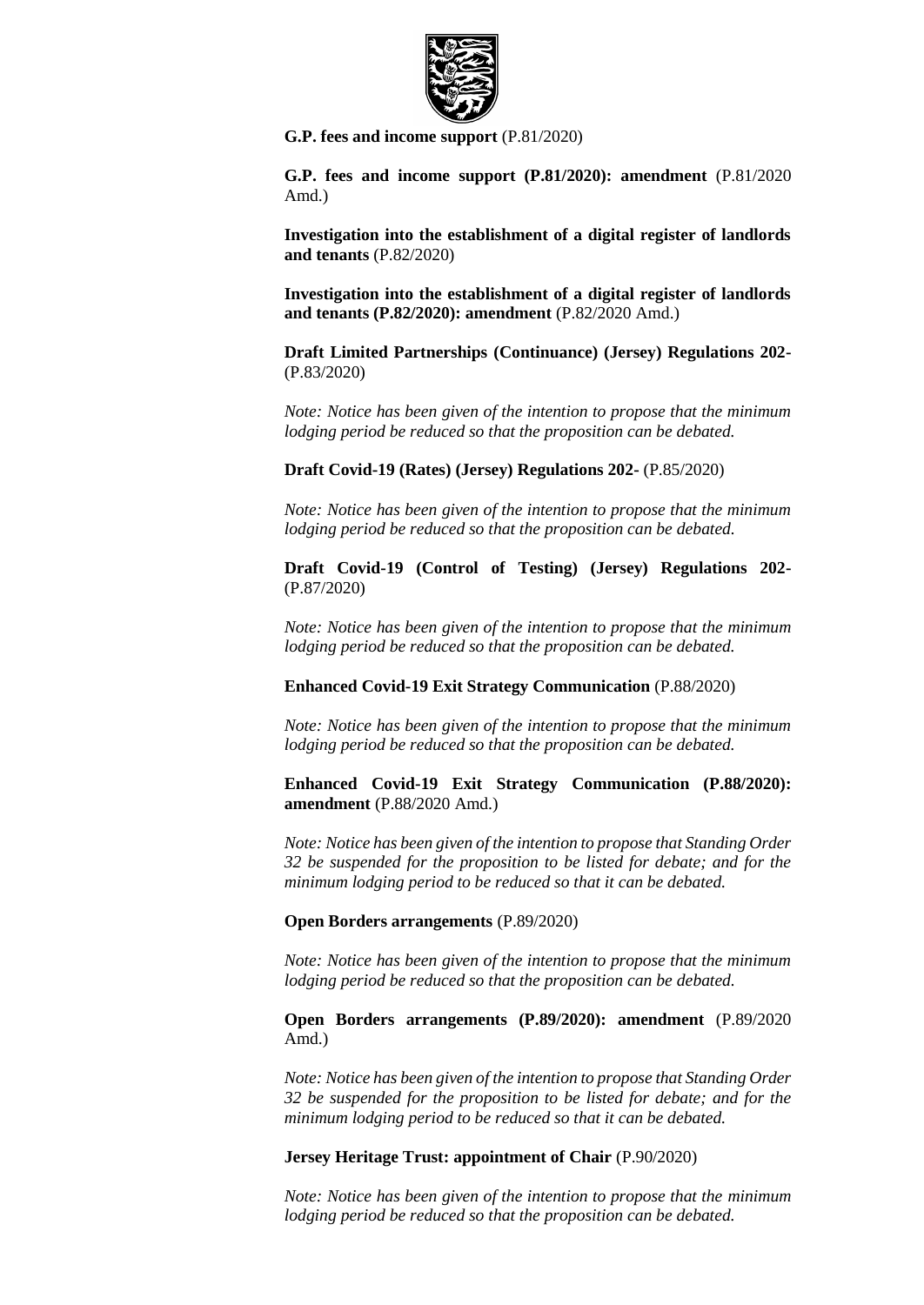

#### **Priorities for the next Island Plan** (Consideration In-Committee)

Arrangement of public business at subsequent meetings

*Lunch adjournment likely around 12.45 p.m., until 2.15 p.m.* 

*If business is not completed by around 5.30 p.m. the Assembly usually adjourns for the evening and will resume its meeting at 9.30 a.m. on Wednesday 15th and Thursday 16th July 2020 if necessary.*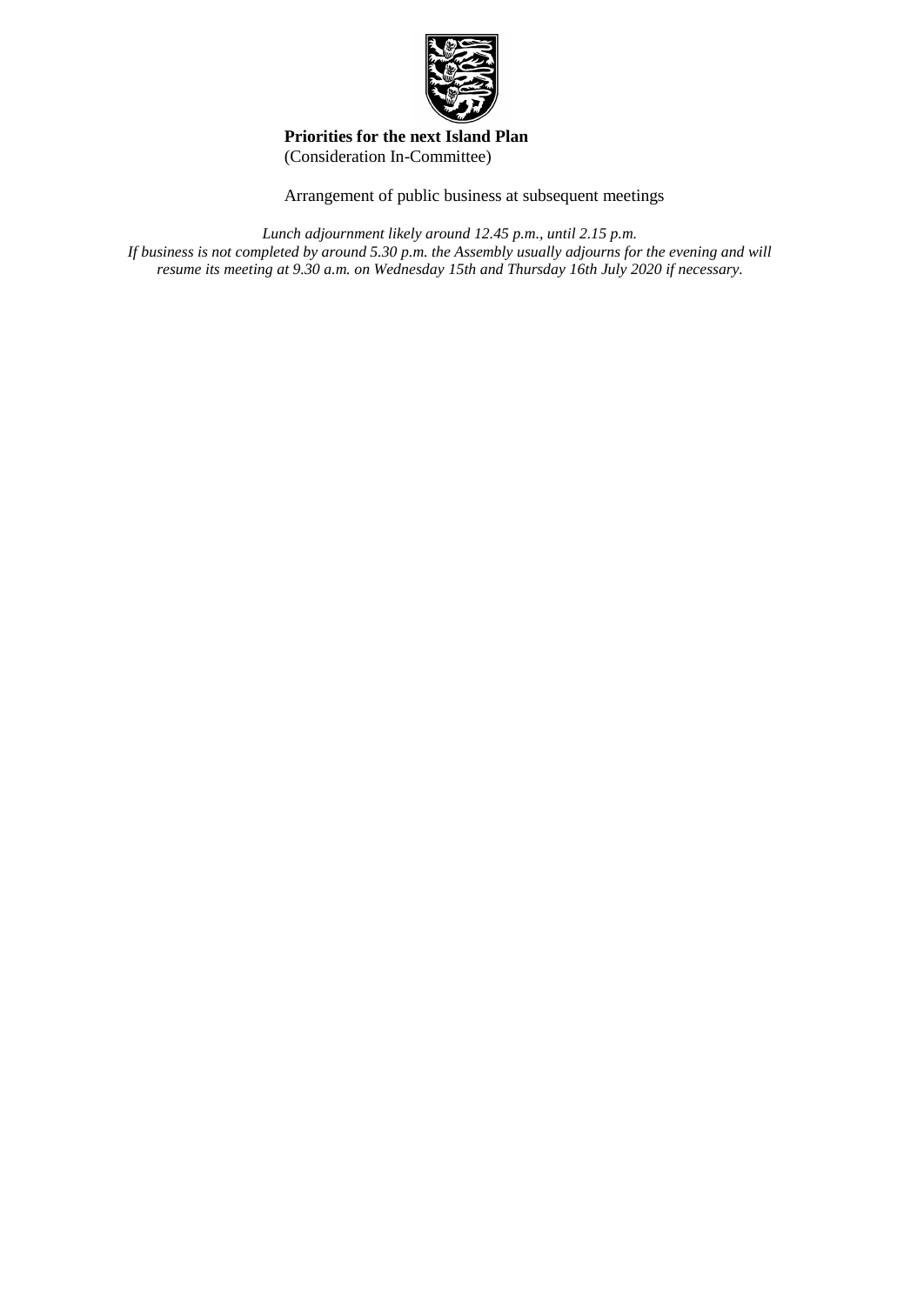

# **STATES OF JERSEY ORDER PAPER**

### **13th JULY 2020 at 2.30 p.m.**

### **CONSOLIDATED**

## **A. COMMUNICATIONS BY THE PRESIDING OFFICER**

| В. | <b>TABLING OF SUBORDINATE ENACTMENTS</b> |
|----|------------------------------------------|
|    |                                          |

*(Explanatory note attached)*

| $\ast$ | Covid-19 (Workplace Restrictions) (Amendment No. 2) (Jersey) Order 2020.<br>Minister for Health and Social Services.              | R&O.90/2020. |
|--------|-----------------------------------------------------------------------------------------------------------------------------------|--------------|
|        | Sanctions and Asset-Freezing (UK Human Rights Designations) (Jersey)<br>Order 2020.<br>Minister for External Relations.           | R&O.91/2020. |
| $\ast$ | Covid-19 (Workplace Fourth Extension and Construction Repeal) (Jersey)<br>Order 2020.<br>Minister for Health and Social Services. | R&O.92/2020. |

### **C. DOCUMENTS PRESENTED**

|        | Draft Financial Services (Disclosure and Provision of Information) (Jersey)<br>Law 202- (P.69/2020): comments.<br>Presented: 6th July 2020, Economic and International Affairs Scrutiny Panel.        | P.69/2020.<br>Com.         |
|--------|-------------------------------------------------------------------------------------------------------------------------------------------------------------------------------------------------------|----------------------------|
| $\ast$ | Green lanes and quiet lanes: priority to pedestrians, cyclists and horse riders<br>$(P.79/2020)$ – amendment $(P.79/2020$ Amd.) – comments.<br>Presented: 9th July 2020, Minister for Infrastructure. | P.79/2020.<br>Amd.<br>Com. |
| $\ast$ | Extended limits of co-payments for G.P. consultations: young people and<br>pregnant women $(P.80/2020)$ – comments.<br>Presented: 10th July 2020, Minister for Health and Social Services.            | P.80/2020.<br>Com.         |
| $\ast$ | G.P. fees and income support (P.81/2020): comments.<br>Presented: 10th July 2020, Minister for Health and Social Services.                                                                            | P.81/2020.<br>Com.         |
| $\ast$ | Investigation into the establishment of a digital register of landlords and<br>tenants $(P.82/2020)$ : comments.<br>Presented: 10th July 2020, Minister for the Environment.                          | P.82/2020.<br>Com.         |
|        | Draft Covid-19 (Rates) (Jersey) Regulations 202- (P.85/2020): comments.<br>Presented: 8th July 2020, Comité des Connétables.                                                                          | P.85/2020.<br>Com.         |
| $\ast$ | Draft Covid-19 (Control of Testing) (Jersey) Regulations 202- (P.87/2020):<br>comments.<br>Presented: 9th July 2020, Health and Social Security Scrutiny Panel.                                       | P.87/2020.<br>Com.         |
| $\ast$ | Open Borders arrangements (P.89/2020): comments.<br>Presented: 9th July 2020, Minister for Infrastructure.                                                                                            | P.89/2020.<br>Com.         |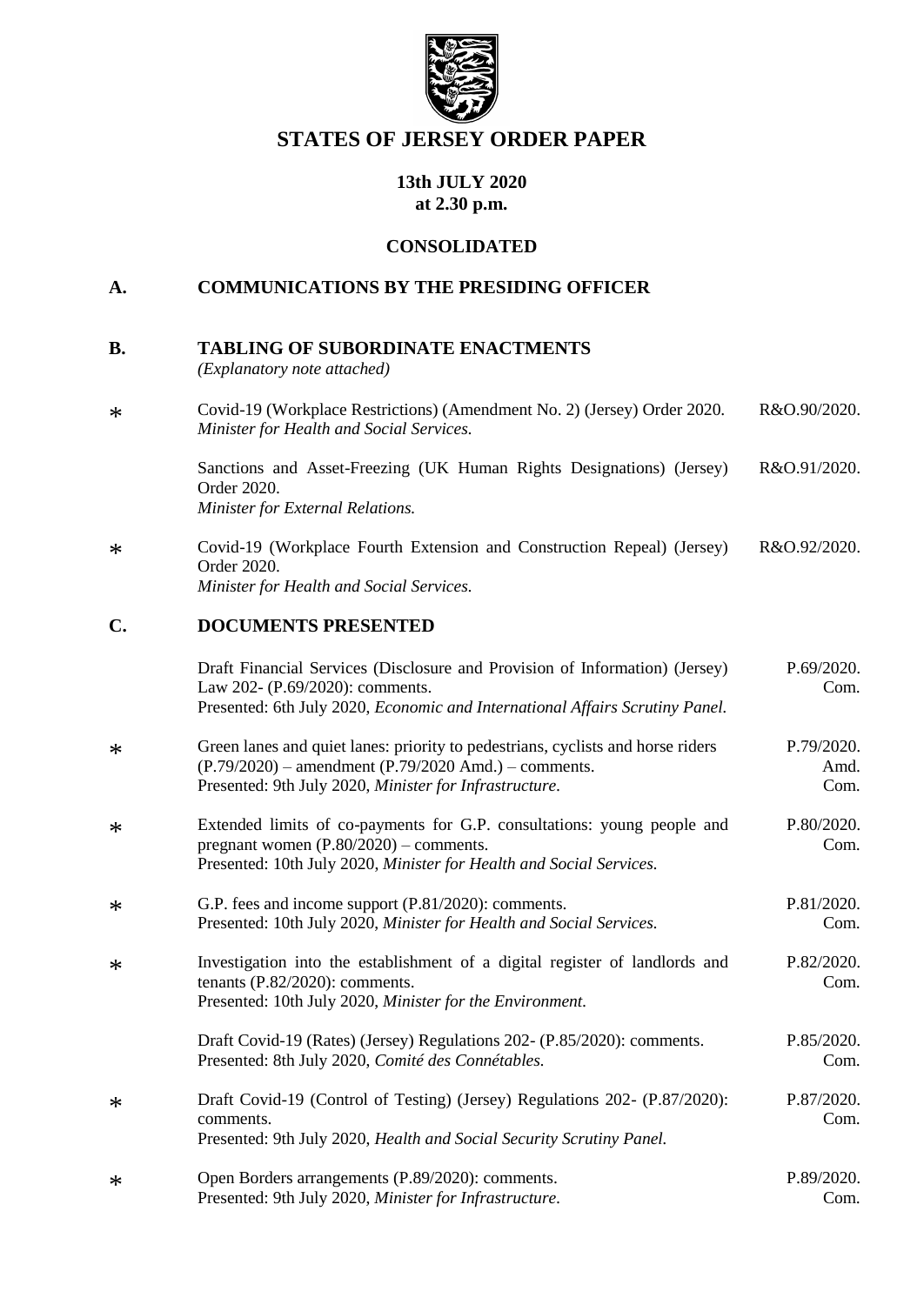

|        | Island Plan Review: in-committee debate.<br>Presented: 6th July 2020, Minister for the Environment.                                                                             | R.66/2020.               |
|--------|---------------------------------------------------------------------------------------------------------------------------------------------------------------------------------|--------------------------|
|        | Handling and Learning from Complaints.<br>Presented: 8th July 2020, Comptroller and Auditor General.                                                                            | R.67/2020.               |
|        | Channel Islands Competition and Regulatory Authorities: Annual Report<br>2019.<br>Presented: 8th July 2020, Chief Minister.                                                     | R.68/2020.               |
| $\ast$ | Council of Ministers and Scrutiny: development of the Government Plan -<br>Memorandum of Understanding.<br>Presented: 10th July 2020, Chief Minister.                           | R.69/2020.               |
| D.     | <b>NOTIFICATION OF LODGED PROPOSITIONS</b>                                                                                                                                      |                          |
|        | Senators and Deputies: removal of citizenship requirement $(P.75/2020)$ –<br>amendment.<br>Lodged: 7th July 2020, Deputy M. Tadier of St. Brelade.                              | P.75/2020.<br>Amd.       |
|        | Senators and Deputies: removal of citizenship requirement (P.75/2020) -<br>second amendment.<br>Lodged: 7th July 2020, Deputy M.R. Higgins of St. Helier.                       | P.75/2020.<br>Amd. $(2)$ |
|        | Green lanes and quiet lanes: priority to pedestrians, cyclists and horse riders<br>$(P.79/2020)$ – amendment.<br>Lodged: 7th July 2020, Comité des Connétables.                 | P.79/2020.<br>Amd.       |
|        | Extended limits of co-payments for G.P. consultations: young people and<br>pregnant women $(P.80/2020)$ – amendment.<br>Lodged: 7th July 2020, Deputy C.S. Alves of St. Helier. | P.80/2020.<br>Amd.       |
|        | G.P. fees and income support (P.81/2020): amendment.<br>Lodged: 7th July 2020, Deputy G.P. Southern of St. Helier.                                                              | P.81/2020.<br>Amd.       |
|        | Minimum pricing of alcohol and drinks promotions.<br>Lodged: 2nd July 2020, Deputy L.B.E. Ash of St. Clement.                                                                   | P.86/2020.               |
|        | Draft Covid-19 (Control of Testing) (Jersey) Regulations 202-.<br>Lodged: 2nd July 2020, Minister for Health and Social Services.                                               | P.87/2020.               |
|        | Enhanced Covid-19 Exit Strategy Communication.<br>Lodged: 7th July 2020, Deputy K.G. Pamplin of St. Saviour.                                                                    | P.88/2020.               |
| $\ast$ | Enhanced Covid-19 Exit Strategy Communication (P.88/2020): amendment.<br>Lodged: 10th July 2020, Minister for Health and Social Services.                                       | P.88/2020.<br>Amd.       |
|        | Open Borders arrangements.<br>Lodged: 7th July 2020, Deputy J.H. Young of St. Brelade.                                                                                          | P.89/2020.               |
| $\ast$ | Open Borders arrangements (P.89/2020): amendment.<br>Lodged: 10th July 2020, Chief Minister.                                                                                    | P.89/2020.<br>Amd.       |
|        | Jersey Heritage Trust: appointment of Chair.<br>Lodged: 8th July 2020, Minister for Economic Development, Tourism, Sport<br>and Culture.                                        | P.90/2020.               |

\*

\*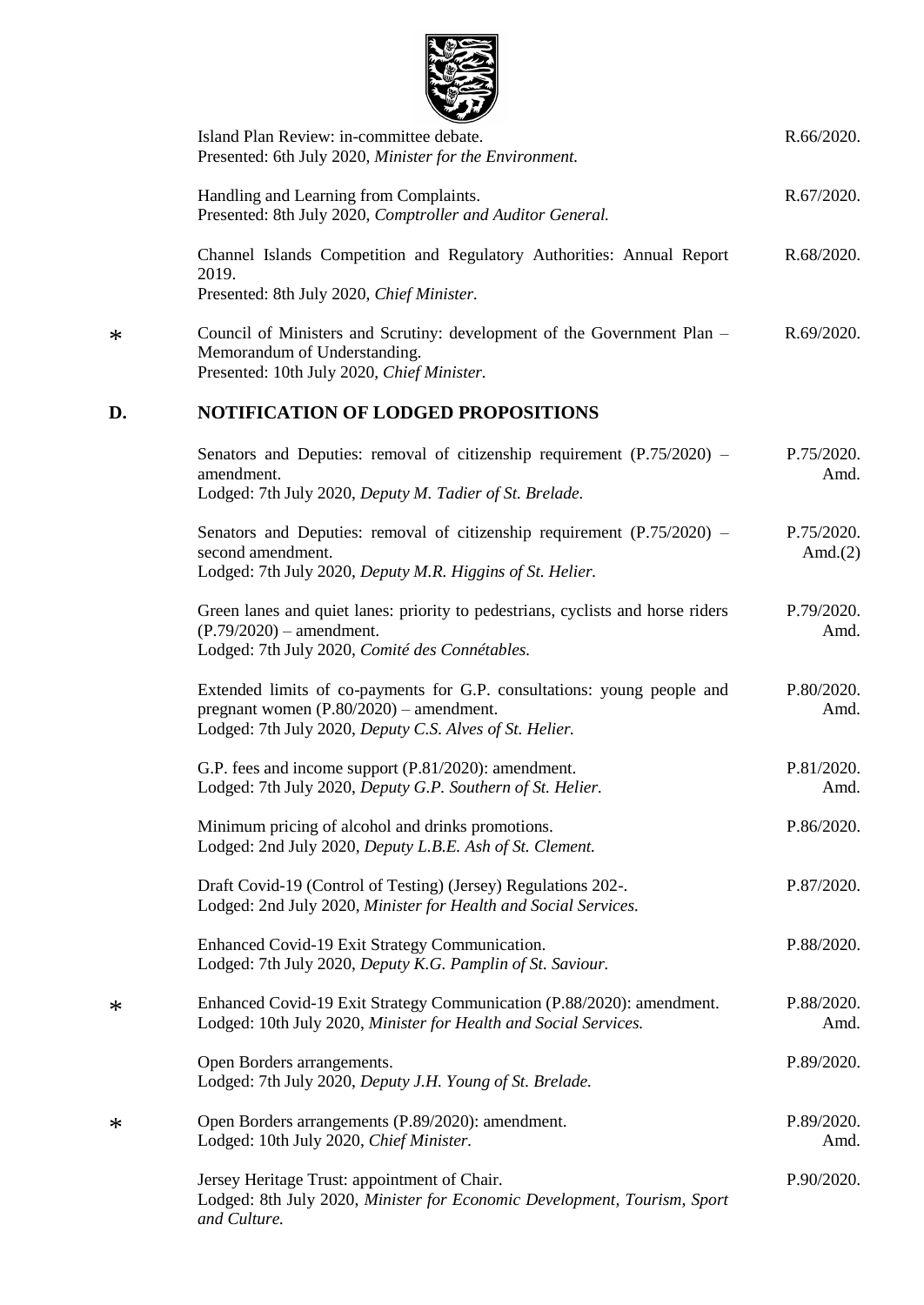

\* [Mobile Speed Cameras.](https://statesassembly.gov.je/AssemblyPropositions/2020/P.91-2020.pdf) [Lodged: 10th July 2020,](https://statesassembly.gov.je/AssemblyPropositions/2020/P.91-2020.pdf) *Connétable of St. John.* [P.91/2020.](https://statesassembly.gov.je/AssemblyPropositions/2020/P.91-2020.pdf)

### **E. WITHDRAWAL OF LODGED PROPOSITIONS**

### **F. APPOINTMENT OF MINISTERS, COMMITTEES AND PANELS**

- **G. MATTERS OF PRIVILEGE**
- **H. PETITIONS**

### **I. QUESTIONS**

(a) – **Written Questions** *(attached)*

- **WQ.255/2020** 1. The Minister for Health and Social Services will table an answer to a question asked by Deputy J.H. Perchard of St. Saviour regarding the number of Islanders considered to be severely vulnerable to Covid-19.
- **WQ.256/2020** 2. The Minister for Health and Social Services will table an answer to a question asked by Deputy J.H. Perchard of St. Saviour regarding the support provided by the Government of Jersey to severely vulnerable people during the Covid-19 pandemic.
- **WQ.257/2020** 3. The Minister for Health and Social Services will table an answer to a question asked by Deputy R.J. Ward of St. Helier regarding the Covid-19 testing regime for people arriving in the Island during.
- **WQ.258/2020** 4. The Chief Minister will table an answer to a question asked by Deputy R.J. Ward of St. Helier regarding the Economic Council for the Island's economic recovery from the Covid-19 pandemic.
- **WQ.259/2020** 5. The Minister for Health and Social Services will table an answer to a question asked by Deputy R.J. Ward of St. Helier regarding the capacity of Covid-19 testing in Jersey.
- **WQ.260/2020** 6. The Chair of the States Employment Board will table an answer to a question asked by Deputy R.J. Ward of St. Helier regarding diversity and cultural awareness training for States employees.
- **WQ.261/2020** 7. The Minister for Social Security will table an answer to a question asked by Deputy G.P. Southern of St. Helier regarding the minimum wage.
- **WQ.262/2020** 8. The Minister for Social Security will table an answer to a question asked by Deputy G.P. Southern of St. Helier regarding prospective changes to benefits.
- **WQ.263/2020** 9. The Minister for Treasury and Resources will table an answer to a question asked by Deputy G.P. Southern of St. Helier regarding fiscal measures to address the impact of Covid-19 on the States' finances.
- **WQ.264/2020** 10. The Chair of the Privileges and Procedures Committee will table an answer to a question asked by Deputy S.M. Ahier of St. Helier regarding the Committee's work on electoral reform.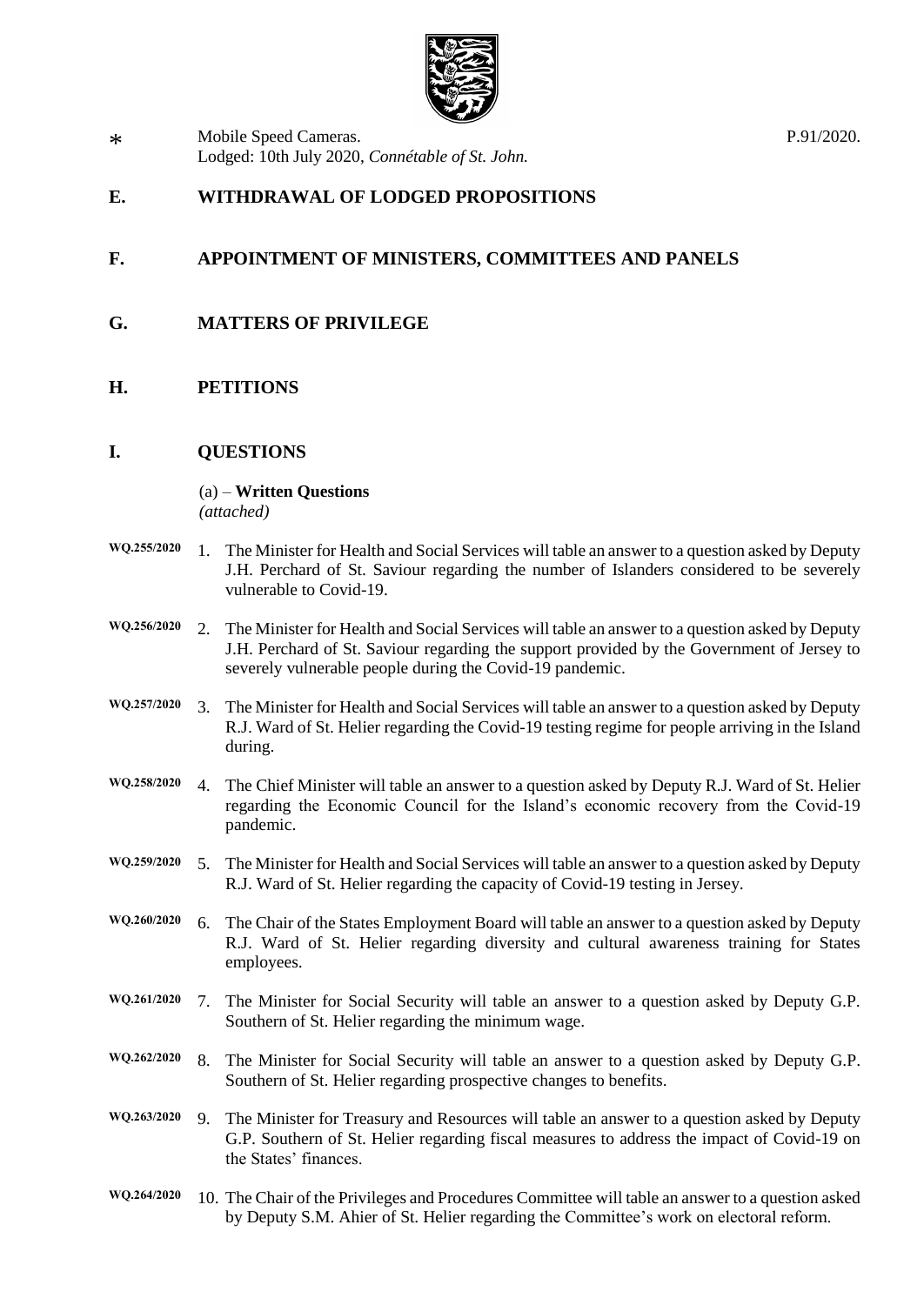

- **WQ.265/2020** 11. The Minister for Infrastructure will table an answer to a question asked by Deputy S.M. Ahier of St. Helier regarding the number of Jersey properties not connected to the mains drains system.
- **WQ.266/2020** 12. The Chief Minister will table an answer to a question asked by the Connétable of St. Martin regarding the proposed restructuring of the Department of Growth, Housing and Environment.
- **WQ.267/2020** 13. The Minister for Economic Development, Tourism, Sport and Culture will table an answer to a question asked by the Connétable of St. Martin regarding Government support for the Island's arts and culture sector during the Covid-19 pandemic.
- **WQ.268/2020** 14. The Minister for Health and Social Services will table an answer to a question asked by Deputy K.G. Pamplin of St. Saviour regarding adult mental health referrals to the Department of Health and Community Services.
- **WQ.269/2020** 15. The Minister for Children and Housing will table an answer to a question asked by Deputy K.G. Pamplin of St. Saviour regarding the number of referrals to the Child and Adolescent Mental Health Service.
- **WQ.270/2020** 16. The Minister for Children and Housing will table an answer to a question asked by Deputy K.G. Pamplin of St. Saviour regarding the number of Islanders reported as homeless or living in emergency accommodation.
- **WQ.271/2020** 17. The Minister for Health and Social Services will table an answer to a question asked by Deputy K.G. Pamplin of St. Saviour regarding the structure of the Department of Health and Community Services.
- **WQ.272/2020** 18. The Chief Minister will table an answer to a question asked by Deputy K.G. Pamplin of St. Saviour regarding the implementation of Target Operating Models in the Government of Jersey.
- **WQ.273/2020** 19. The Minister for Home Affairs will table an answer to a question asked by Deputy M.R. Higgins of St. Helier regarding the enforcement of Harassment Notices.
- **WQ.274/2020** 20. The Minister for Home Affairs will table an answer to a question asked by Deputy M.R. Higgins of St. Helier regarding a new headquarters for the Jersey Sea Cadets.
- **WQ.275/2020** 21. The President of the Scrutiny Liaison Committee will table an answer to a question asked by Deputy M.R. Higgins of St. Helier regarding the Committee's decision to lodge an amendment to 'A safer travel period: States Assembly approval' (P.84/2020).
- **WQ.276/2020** 22. The Minister for Health and Social Services will table an answer to a question asked by Deputy M.R. Higgins of St. Helier regarding the polymerase chain reaction (P.C.R.) and serology tests for Covid-19 used by his Department.
- **WQ.277/2020** 23. The Minister for Health and Social Services will table an answer to a question asked by Deputy I. Gardiner of St. Helier regarding the waiting lists for surgical operations.
- **WQ.278/2020** 24. The Minister for Health and Social Services will table an answer to a question asked by Deputy I. Gardiner of St. Helier regarding the impact of new active cases of Covid-19 on the Government's Safer Travel Policy.
- **WQ.279/2020** 25. The Minister for Social Security will table an answer to a question asked by Deputy G.P. Southern of St. Helier regarding the impact on Income Support of the Covid-19 pandemic.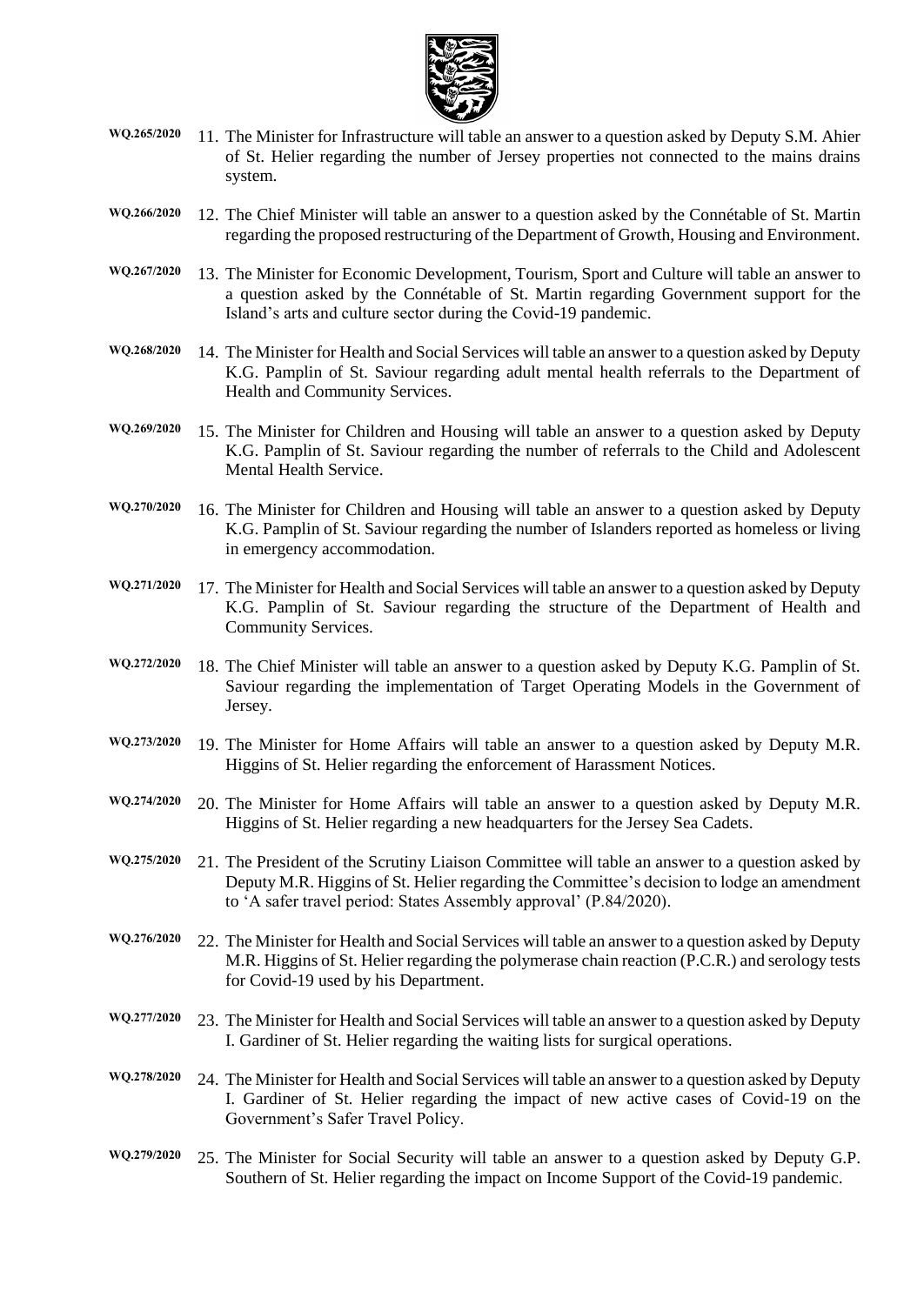

**WQ.280/2020** 26. The Minister for Social Security will table an answer to a question asked by Deputy G.P. Southern of St. Helier regarding the prospective impact of aligning the minimum wage with the living wage.

#### **(b) – Oral Questions**

(120 minutes)

*Oral Question 194/2020, listed as Question No. 12 on the Principal Order Paper, has been withdrawn, with subsequent questions re-numbered accordingly.*

**OQ.195/2020** 1. Deputy M.R. Higgins of St. Helier will ask the following question of the President of the Scrutiny Liaison Committee –

> "Will the President explain why her Committee decided to lodge an amendment to 'A safer travel period: States Assembly approval' (P.84/2020) in its own name and advise whether any consideration was given to the possibility of it being lodged by a Committee member in their own name?"

**OQ.190/2020** 2. Senator K.L. Moore will ask the following question of the Minister for Treasury and Resources –

> "Will the Minister confirm how much the Government of Jersey spends annually on shipping costs?"

**OQ.201/2020** 3. Deputy G.P. Southern of St. Helier will ask the following question of the Minister for Social Security –

> "Will the Minister advise whether, as a result of any discussions by the Council of Ministers, she is considering moving away from the "red lines" she has laid down in respect of changes to benefits; and will she maintain a commitment not to cut benefits this year?"

**OQ.191/2020** 4. The Connétable of St. Martin will ask the following question of the Minister for Health and Social Services –

> "Further to the response to Written Question 46/2020, will the Minister provide a date for the re-opening of the Assisted Reproductive Unit; will he confirm that the same level of service that was available in December 2019 prior to the closure of the Unit will be provided; and, if not, why not?"

**OQ.199/2020** 5. Deputy S.M. Ahier of St. Helier will ask the following question of the Minister for Treasury and Resources –

> "Will the Minister advise the Assembly whether she is considering the removal of the Retail Tax as part of the Government's stimulus package in order to promote economic growth for local businesses?"

**OQ.189/2020** \* 6. Deputy I. Gardiner of St. Helier will ask the following question of the Minister for Health and Social Services –

> "Will the Minister advise what progress, if any, has been made with regard to providing free, dedicated parking spaces for hospital staff in Patriotic Street car park?"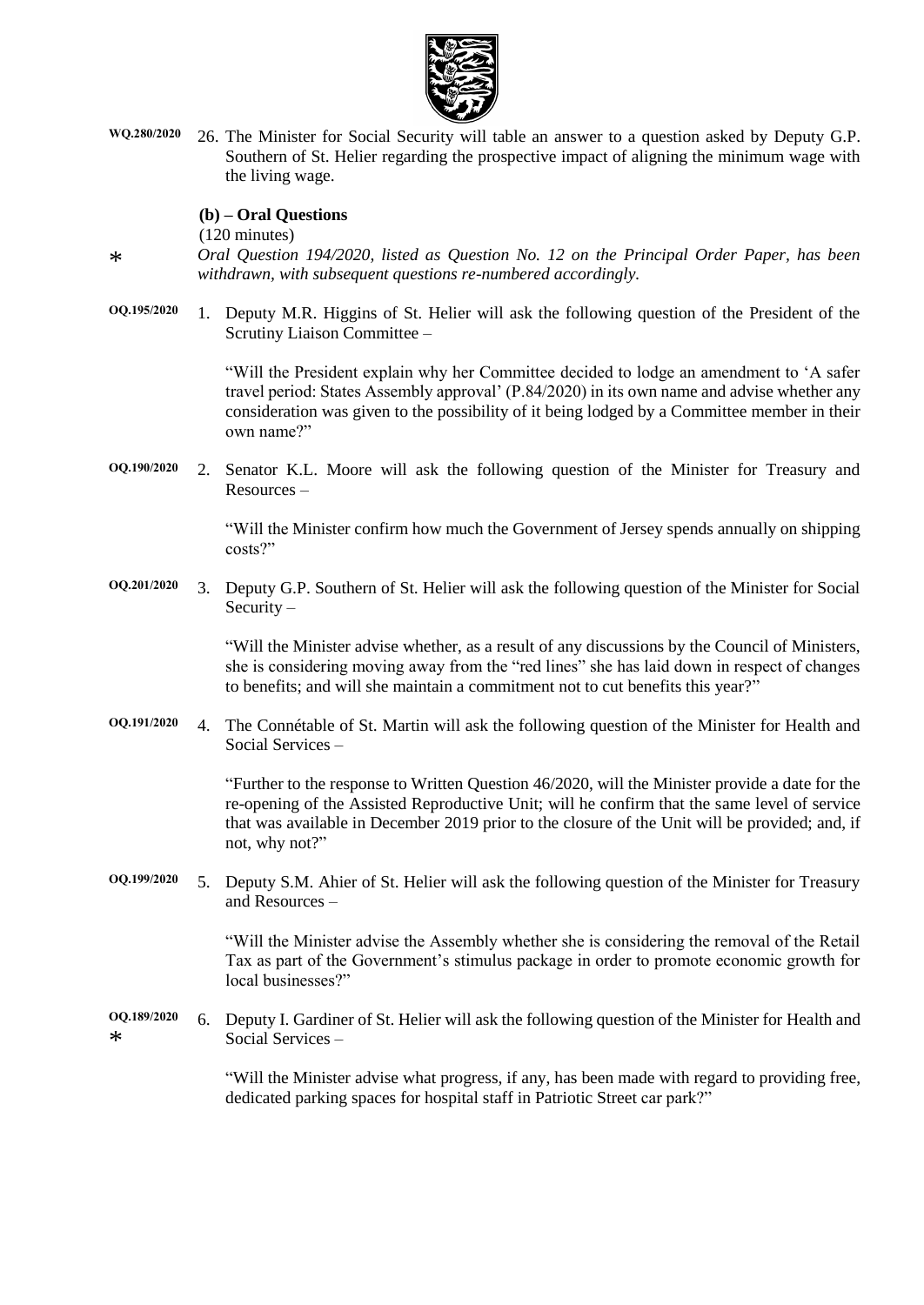

**OQ.197/2020** 7. Deputy R.J. Ward of St. Helier will ask the following question of the Minister for Treasury and Resources –

> "Will the Minister advise how much funding has been allocated to hotels to pay for quarantine needs since lockdown began and what future spending, if any, is planned in this area; and will she circulate for members a list of any hotels that have either received, or are due to receive, such funding?"

**OQ.193/2020** 8. Deputy J.M. Maçon of St. Saviour will ask the following question of H.M. Attorney General –

"Will H.M. Attorney General advise to what extent the electoral register is a public document in law, stating in particular the legal position in respect of viewing the register at the Library or in Parish Halls, of taking written notes, and of taking either photographs or electronic copies?"

**OQ.187/2020** 9. The Deputy of St. John will ask the following question of the Minister for Health and Social Services –

> "Will the Minister advise what funding, if any, is available to pay for a private course in Family Therapy, as ordered by the Court, in the event that there is a waiting list to see a Family Therapist employed by the States of Jersey and the financial circumstances of the family concerned mean they cannot pay?"

**OQ.200/2020** 10. Deputy M. Tadier of St. Brelade will ask the following question of the Minister for Treasury and Resources –

> "Further to Written Question 246/2020 on the subject of public funding for the George Carteret Statue, will the Minister explain why an incorrect answer was originally given; and will she also state whether it was common, at the time, for "no specific due diligence" to be undertaken in relation to such grants?"

**OQ.203/2020** 11. Deputy K.F. Morel of St. Lawrence will ask the following question of the Chief Minister –

"Why are minutes of the Scientific and Technical Advisory Cell or official advice from the Medical Officer of Health not shared with either States Members or the public?"

**OQ.205/2020** 12. Deputy C.S. Alves of St. Helier will ask the following question of the Minister for Treasury and Resources –

> "Given that Andium Homes rents were frozen in 2018 because of a particularly high inflation rate that year that could have led to a rise in rents that tenants would have found difficult to cope with, will the Minister (as shareholder representative) consider giving approval for a further rent freeze in 2021 to assist tenants post-Covid-19?"

**OQ.188/2020** 13. The Deputy of St. John will ask the following question of the Minister for Health and Social Services –

> "Will the Minister commit to re-opening the Stroke Rehabilitation Unit at Samarès Ward at Overdale as soon as possible within the Safe Exit framework; and what timescale, if any, can he provide at this time for this re-opening?"

**OQ.204/2020** 14. Deputy K.F. Morel of St. Lawrence will ask the following question of the Minister for Economic Development, Tourism, Sport and Culture –

> "What does the Minister assess as being the main business sectors adversely affected by the Covid-19 crisis; and what are the key aims he has identified as being the reasons to provide help to these sectors, whether via fiscal stimulus or other means?"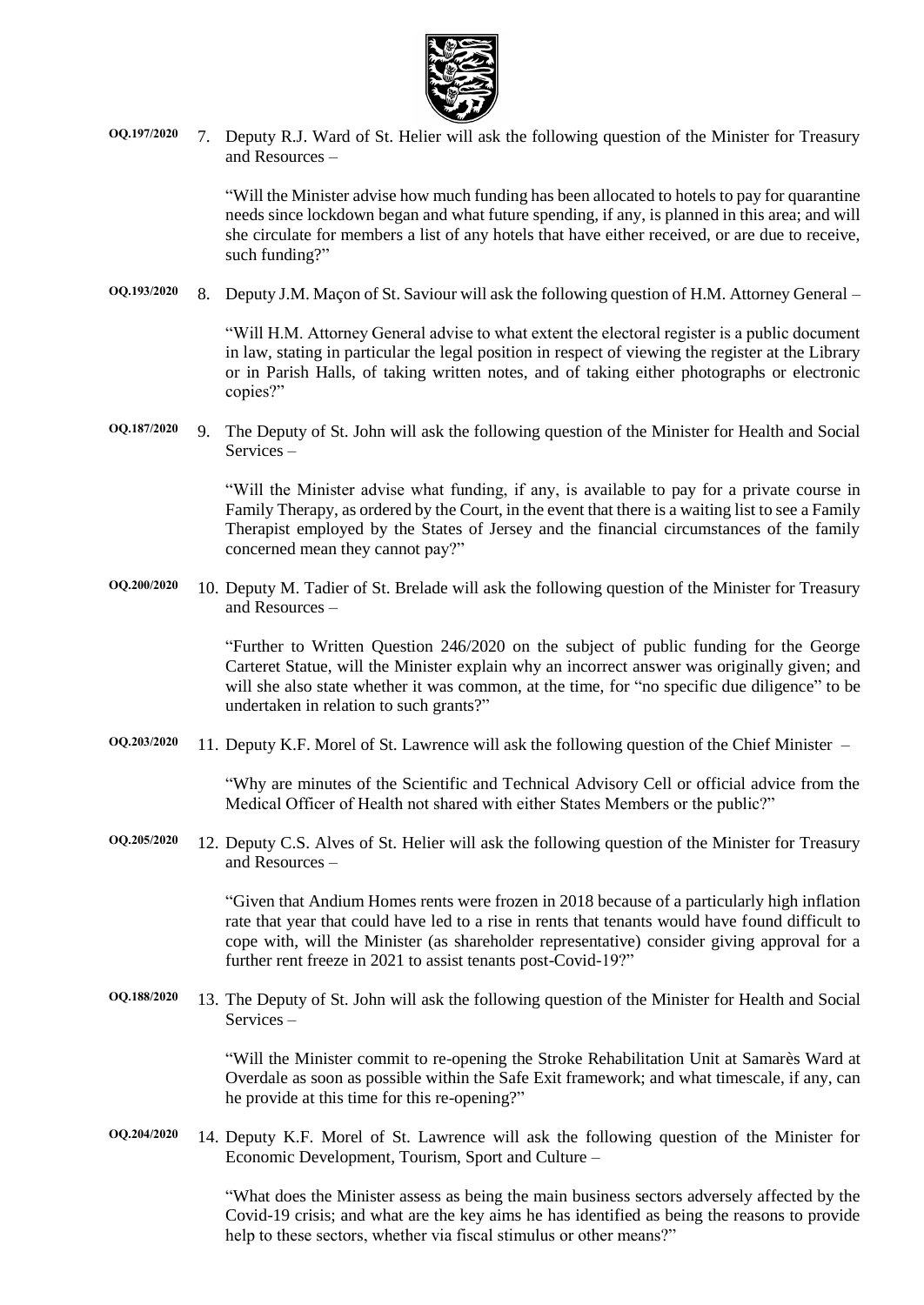

**OQ.198/2020** 15. Deputy R.J. Ward of St. Helier will ask the following question of the Chief Minister –

"What indicators, if any, is the Government using in its consideration of whether a return to stricter social distancing measures should be introduced?"

**OQ.196/2020** 16. Deputy M.R. Higgins of St. Helier will ask the following question of the Minister for Home Affairs –

> "Will the Minister explain to the Assembly what changes to the powers and operation of the Jersey Police Complaints Authority, if any, are being prepared by his Department and what the purpose is of such changes?"

**OQ.192/2020** 17. The Connétable of St. Martin will ask the following question of the Minister for Health and Social Services –

> "Will the Minister outline what involvement it is planned the States Assembly will have in deciding upon any restructuring or re-prioritisation of public health services in the Island (including any proposed move from public to private sector provision) in response to any costsaving reductions to services arising from the Government's Recovery Plan?"

**OQ.202/2020** 18. Deputy G.P. Southern of St. Helier will ask the following question of the Chief Minister –

"Given the budgetary pressures arising from the Covid-19 pandemic, what specific consideration, if any, has the Chief Minister given to adopting or supporting measures to reduce income inequality in the Island; and if none, when will he do so in order to deliver on the aims of the Common Strategic Policy?"

#### **(c) – Questions to Ministers without notice (30 minutes) –**

1st question period – Minister for Infrastructure

2nd question period – Minister for External Relations

#### **(d) – Questions to Ministers without notice (1 hour) –**

Questions permitted to any Minister on any subject within the official responsibility of the Government of Jersey.

### **J. PERSONAL STATEMENTS**

### **K. STATEMENTS ON A MATTER OF OFFICIAL RESPONSIBILITY**

### **L. PUBLIC BUSINESS**

*(Consideration of Public Business to commence at 9.30 a.m. on Tuesday 14th July 2020)*

| Draft Road Traffic (No. 64) (Jersey) Regulations 202-.<br>Lodged: 3rd February 2020, Minister for Infrastructure.                                             |                    |  |  |  |  |
|---------------------------------------------------------------------------------------------------------------------------------------------------------------|--------------------|--|--|--|--|
| <b>Draft Financial Services (Disclosure and Provision of Information) (Jersey)</b><br>Law $202$ -.<br>Lodged: 2nd June 2020, Minister for External Relations. | P.69/2020.         |  |  |  |  |
| Draft Financial Services (Disclosure and Provision of Information) (Jersey) Law<br>202- (P.69/2020): comments.                                                | P.69/2020.<br>Com. |  |  |  |  |

Presented: 6th July 2020, *[Economic and International Affairs Scrutiny Panel.](https://statesassembly.gov.je/AssemblyPropositions/2020/P.69-2020%20%20%20Com.pdf)*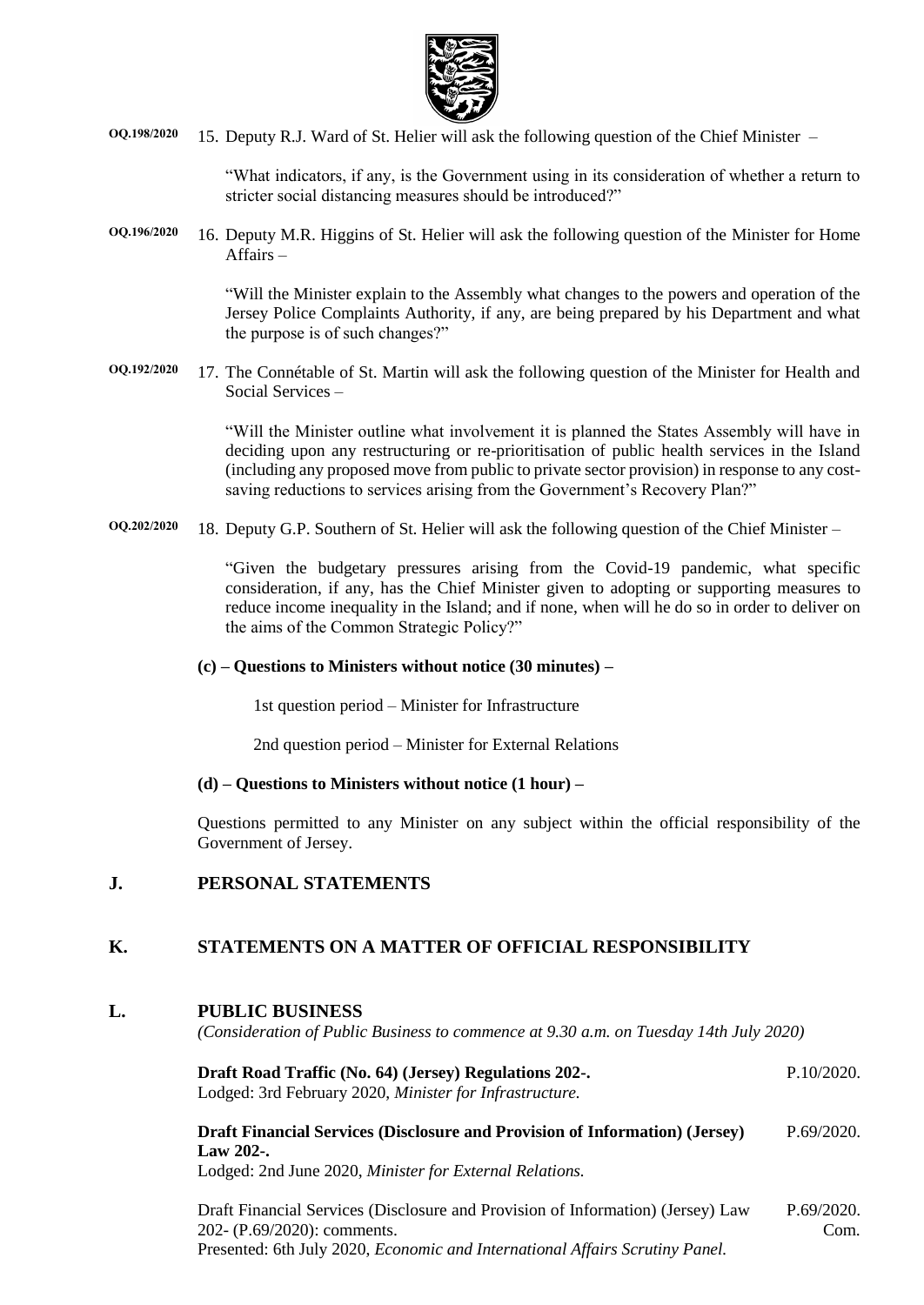

**[States of Jersey Development Company-Amendments to the Board of](https://statesassembly.gov.je/AssemblyPropositions/2020/P.70-2020.pdf)  [Directors and Articles of Association.](https://statesassembly.gov.je/AssemblyPropositions/2020/P.70-2020.pdf)** Lodged: 2nd June 2020, *[Minister for Treasury and Resources.](https://statesassembly.gov.je/AssemblyPropositions/2020/P.70-2020.pdf)* [P.70/2020.](https://statesassembly.gov.je/AssemblyPropositions/2020/P.70-2020.pdf)

**[Variation to Lodging Period for the Government Plan lodged in 2020.](https://statesassembly.gov.je/AssemblyPropositions/2020/P.72-2020.pdf)**  [Lodged: 3rd June 2020,](https://statesassembly.gov.je/AssemblyPropositions/2020/P.72-2020.pdf) *Chief Minister.* [P.72/2020.](https://statesassembly.gov.je/AssemblyPropositions/2020/P.72-2020.pdf)

*Note: Because of the requirement for a six-week lodging period, the minimum lodging period of the proposition of the Chief Minister will expire on Wednesday 15th July 2020. The Chief Minister has therefore given notice of his intention to propose, in accordance with Standing Order 26(7), that the minimum lodging period for the proposition be reduced in order that it can be debated at the meeting.*

| <b>Draft Public Employees (Contributory Retirement Scheme) (Miscellaneous</b><br>Amendments) (No. 2) (Jersey) Regulations 202-.<br>Lodged: 3rd June 2020, States Employment Board.                    | P.73/2020.                 |
|-------------------------------------------------------------------------------------------------------------------------------------------------------------------------------------------------------|----------------------------|
| <b>Draft Public Employees (Pension Scheme) (Miscellaneous Amendments)</b><br>(No. 2) (Jersey) Regulations 202-.<br>Lodged: 3rd June 2020, States Employment Board.                                    | P.74/2020.                 |
| Green lanes and quiet lanes: priority to pedestrians, cyclists and horse riders.<br>Lodged: 15th June 2020, Deputy R.J. Ward of St. Helier.                                                           | P.79/2020.                 |
| Green lanes and quiet lanes: priority to pedestrians, cyclists and horse riders<br>$(P.79/2020)$ – amendment.<br>Lodged: 7th July 2020, Comité des Connétables.                                       | P.79/2020.<br>Amd.         |
| Green lanes and quiet lanes: priority to pedestrians, cyclists and horse riders<br>$(P.79/2020)$ – amendment $(P.79/2020$ Amd.) – comments.<br>Presented: 9th July 2020, Minister for Infrastructure. | P.79/2020.<br>Amd.<br>Com. |
| Extended limits of co-payments for G.P. consultations: young people and<br>pregnant women.<br>Lodged: 16th June 2020, Deputy C.S. Alves of St. Helier.                                                | P.80/2020.                 |
| Extended limits of co-payments for G.P. consultations: young people and<br>pregnant women $(P.80/2020)$ – comments.<br>Presented: 10th July 2020, Minister for Health and Social Services.            | P.80/2020.<br>Com.         |
| Extended limits of co-payments for G.P. consultations: young people and<br>pregnant women $(P.80/2020)$ – amendment.<br>Lodged: 7th July 2020, Deputy C.S. Alves of St. Helier.                       | P.80/2020.<br>Amd.         |
| G.P. fees and income support.<br>Lodged: 16th June 2020, Deputy G.P. Southern of St. Helier.                                                                                                          | P.81/2020.                 |
| G.P. fees and income support (P.81/2020): comments.<br>Presented: 10th July 2020, Minister for Health and Social Services.                                                                            | P.81/2020.<br>Com.         |
| G.P. fees and income support (P.81/2020): amendment.<br>Lodged: 7th July 2020, Deputy G.P. Southern of St. Helier.                                                                                    | P.81/2020.<br>Amd.         |
| Investigation into the establishment of a digital register of landlords and<br>tenants.<br>Lodged: 16th June 2020, Deputy of St. Peter.                                                               | P.82/2020.                 |

\*

\*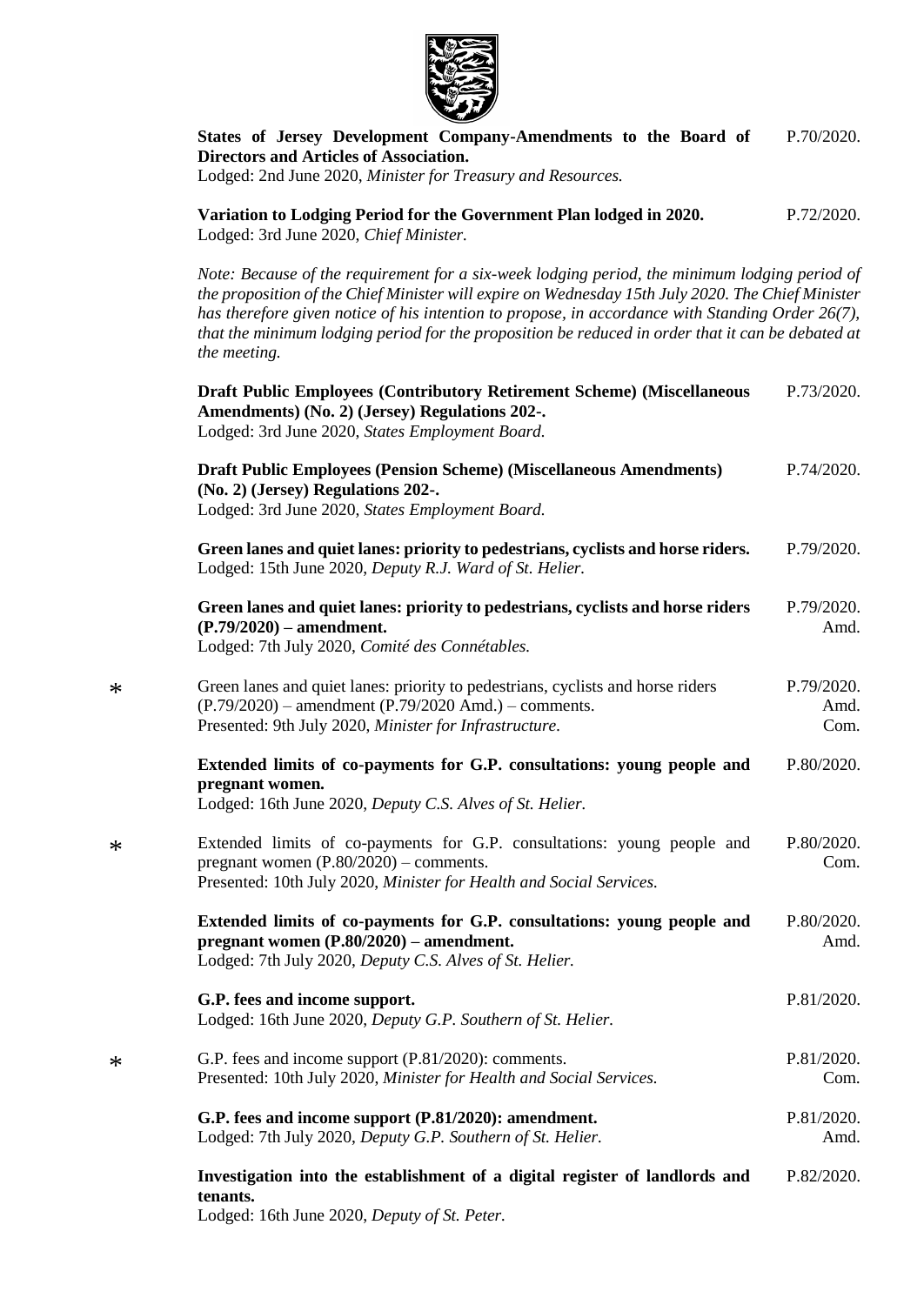

| Investigation into the establishment of a digital register of landlords and tenants<br>$(P.82/2020)$ : comments.                                                                                                                                                                                   |                    |  |  |  |  |
|----------------------------------------------------------------------------------------------------------------------------------------------------------------------------------------------------------------------------------------------------------------------------------------------------|--------------------|--|--|--|--|
| Presented: 10th July 2020, Minister for the Environment.                                                                                                                                                                                                                                           |                    |  |  |  |  |
| Investigation into the establishment of a digital register of landlords and<br>tenants $(P.82/2020)$ : amendment.<br>Lodged: 1st July 2020, Deputy of St. Peter.                                                                                                                                   | P.82/2020.<br>Amd. |  |  |  |  |
| <b>Draft Limited Partnerships (Continuance) (Jersey) Regulations 202-.</b><br>Lodged: 22nd June 2020, Minister for External Relations.                                                                                                                                                             | P.83/2020.         |  |  |  |  |
| Note: Because of the requirement for a six-week lodging period, the minimum lodging period of<br>the proposition of the Minister for External Relations will expire on Monday 3rd August 2020.<br>The Minister has therefore given notice of his intention to propose, in accordance with Standing |                    |  |  |  |  |

*The Minister has therefore given notice of his intention to propose, in accordance with Standing Order 26(7), that the minimum lodging period for the proposition be reduced in order that it can be debated at the meeting.*

| Draft Covid-19 (Rates) (Jersey) Regulations 202-.           | P.85/2020. |
|-------------------------------------------------------------|------------|
| Lodged: 1st July 2020, Minister for Treasury and Resources. |            |

*Note: Because of the requirement for a six-week lodging period, the minimum lodging period of the proposition of the Minister for Treasury and Resources will expire on Wednesday 12th August 2020. The Minister has therefore given notice of his intention to propose, in accordance with Standing Order 26(7), that the minimum lodging period for the proposition be reduced in order that it can be debated at the meeting.*

[Draft Covid-19 \(Rates\) \(Jersey\) Regulations 202-](https://statesassembly.gov.je/AssemblyPropositions/2020/P.85-2020Com.pdf) (P.85/2020): comments. [Presented: 8th July 2020,](https://statesassembly.gov.je/AssemblyPropositions/2020/P.85-2020Com.pdf) *Comité des Connétables.* [P.85/2020.](https://statesassembly.gov.je/AssemblyPropositions/2020/P.85-2020Com.pdf) [Com.](https://statesassembly.gov.je/AssemblyPropositions/2020/P.85-2020Com.pdf)

**[Draft Covid-19 \(Control of Testing\) \(Jersey\) Regulations 202-.](https://statesassembly.gov.je/AssemblyPropositions/2020/P.87-2020.pdf)** Lodged: 2nd July 2020, *[Minister for Health and Social Services.](https://statesassembly.gov.je/AssemblyPropositions/2020/P.87-2020.pdf)* [P.87/2020.](https://statesassembly.gov.je/AssemblyPropositions/2020/P.87-2020.pdf)

*Note: Because of the requirement for a six-week lodging period, the minimum lodging period of the proposition of the Minister for Health and Social Services will expire on Thursday 13th August 2020. The Minister has therefore given notice of his intention to propose, in accordance with Standing Order 26(7), that the minimum lodging period for the proposition be reduced in order that it can be debated at the meeting.*

[Draft Covid-19 \(Control of Testing\) \(Jersey\) Regulations 202-](https://statesassembly.gov.je/AssemblyPropositions/2020/P.87-2020%20Com.pdf) (P.87/2020): [comments.](https://statesassembly.gov.je/AssemblyPropositions/2020/P.87-2020%20Com.pdf) Presented: 9th July 2020, *[Health and Social Security Scrutiny Panel.](https://statesassembly.gov.je/AssemblyPropositions/2020/P.87-2020%20Com.pdf)* [P.87/2020.](https://statesassembly.gov.je/AssemblyPropositions/2020/P.87-2020%20Com.pdf) [Com.](https://statesassembly.gov.je/AssemblyPropositions/2020/P.87-2020%20Com.pdf)

|  |  |  | <b>Enhanced Covid-19 Exit Strategy Communication.</b> |  |  |  |  | P.88/2020. |
|--|--|--|-------------------------------------------------------|--|--|--|--|------------|
|  |  |  |                                                       |  |  |  |  |            |

Lodged: 7th July 2020, *[Deputy K.G. Pamplin of St. Saviour.](https://statesassembly.gov.je/AssemblyPropositions/2020/P.88-2020.pdf)*

*Note: Because of the requirement for a four-week lodging period, the minimum lodging period of the proposition of Deputy K.G. Pamplin of St. Saviour will expire on Tuesday 4th August 2020. The Deputy has therefore given notice of his intention to propose, in accordance with Standing Order 26(7), that the minimum lodging period for the proposition be reduced in order that it can be debated at the meeting.*

\*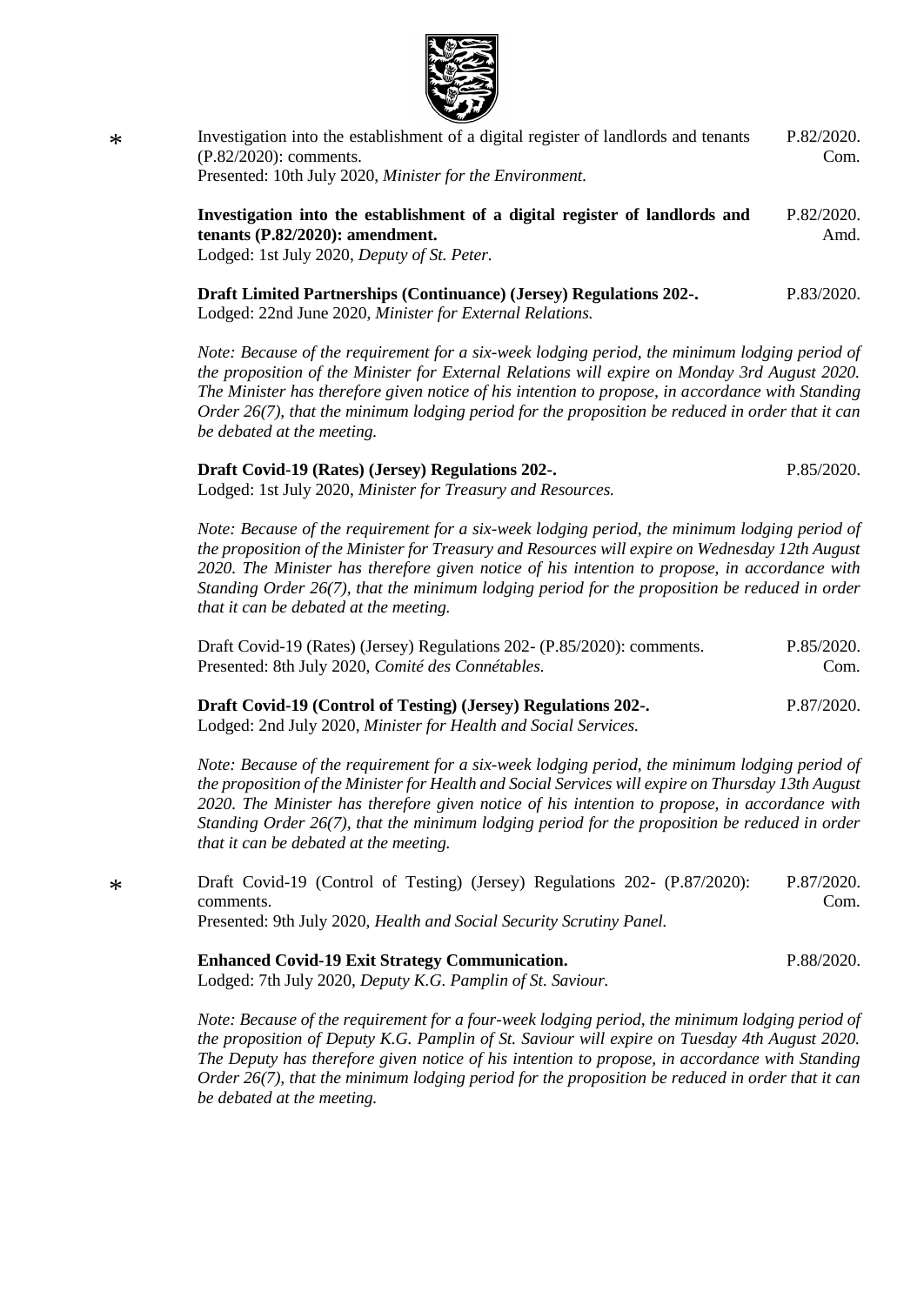

**[Enhanced Covid-19 Exit Strategy Communication \(P.88/2020\): amendment.](https://statesassembly.gov.je/AssemblyPropositions/2020/P.88-2020Amd.pdf)** Lodged: 10th July 2020, *[Minister for Health and Social Services.](https://statesassembly.gov.je/AssemblyPropositions/2020/P.88-2020Amd.pdf)* [P.88/2020.](https://statesassembly.gov.je/AssemblyPropositions/2020/P.88-2020Amd.pdf) [Amd.](https://statesassembly.gov.je/AssemblyPropositions/2020/P.88-2020Amd.pdf)

*Note: Because of the requirement for a one-week lodging period, the minimum lodging period of the amendment of the Minister for Health and Social Services will expire on Friday 17th July 2020. Furthermore, notification for the proposition to be listed for debate could not be provided in accordance with the timescale set out Standing Order 32. The Minister has therefore given notice of his intention to propose, in accordance with Standing Order 80, that Standing Order 32 be suspended in order that the proposition may be listed for debate at the meeting; and subsequently to propose, in accordance with Standing Order 26(7), that the minimum lodging period for the proposition be reduced in order that it can be debated at the meeting.*

#### **[Open Borders arrangements.](https://statesassembly.gov.je/AssemblyPropositions/2020/P.89-2020.pdf)**

\*

[P.89/2020.](https://statesassembly.gov.je/AssemblyPropositions/2020/P.89-2020.pdf)

Lodged: 7th July 2020, *[Deputy J.H. Young of St.](https://statesassembly.gov.je/AssemblyPropositions/2020/P.89-2020.pdf) Brelade.*

*Note: Because of the requirement for a four-week lodging period, the minimum lodging period of the proposition of Deputy J.H. Young of St. Brelade will expire on Tuesday 4th August 2020. The Deputy has therefore given notice of his intention to propose, in accordance with Standing Order 26(7), that the minimum lodging period for the proposition be reduced in order that it can be debated at the meeting.*

| $\ast$ | Open Borders arrangements (P.89/2020): comments.               | P.89/2020. |
|--------|----------------------------------------------------------------|------------|
|        | Presented: 9th July 2020, <i>Minister for Infrastructure</i> . | Com.       |
| $\ast$ | Open Borders arrangements (P.89/2020): amendment.              | P.89/2020. |
|        | Lodged: 10th July 2020, Chief Minister.                        | Amd.       |

*Note: Because of the requirement for a one-week lodging period, the minimum lodging period of the amendment of the Chief Minister will expire on Friday 17th July 2020. Furthermore, notification for the proposition to be listed for debate could not be provided in accordance with the timescale set out Standing Order 32. The Chief Minister has therefore given notice of his intention to propose, in accordance with Standing Order 80, that Standing Order 32 be suspended in order that the proposition may be listed for debate at the meeting; and subsequently to propose, in accordance with Standing Order 26(7), that the minimum lodging period for the proposition be reduced in order that it can be debated at the meeting.*

#### **Jersey Heritage Trust: appointment of Chair.**

P.90/2020.

Lodged: 8th July 2020, *Minister for Economic Development, Tourism, Sport and Culture.*

*Note: Because of the requirement for a four-week lodging period, the minimum lodging period of the proposition of the Minister for Economic Development, Tourism, Sport and Culture will expire on Wednesday 5th August 2020. The Minister has therefore given notice of his intention to propose, in accordance with Standing Order 26(7), that the minimum lodging period for the proposition be reduced in order that it can be debated at the meeting.*

#### **Priorities for the next Island Plan**

(Consideration In-Committee)

#### **M. ARRANGEMENT OF PUBLIC BUSINESS**

**[Draft Public Health and Safety \(Rented Dwellings\) \(Licensing\) \(Jersey\)](https://statesassembly.gov.je/assemblypropositions/2019/p.106-2019.pdf)  [Regulations 201-.](https://statesassembly.gov.je/assemblypropositions/2019/p.106-2019.pdf)** [P.106/2019.](https://statesassembly.gov.je/assemblypropositions/2019/p.106-2019.pdf)

Lodged: 1st October 2019, *[Minister for the Environment.](https://statesassembly.gov.je/assemblypropositions/2019/p.106-2019.pdf)*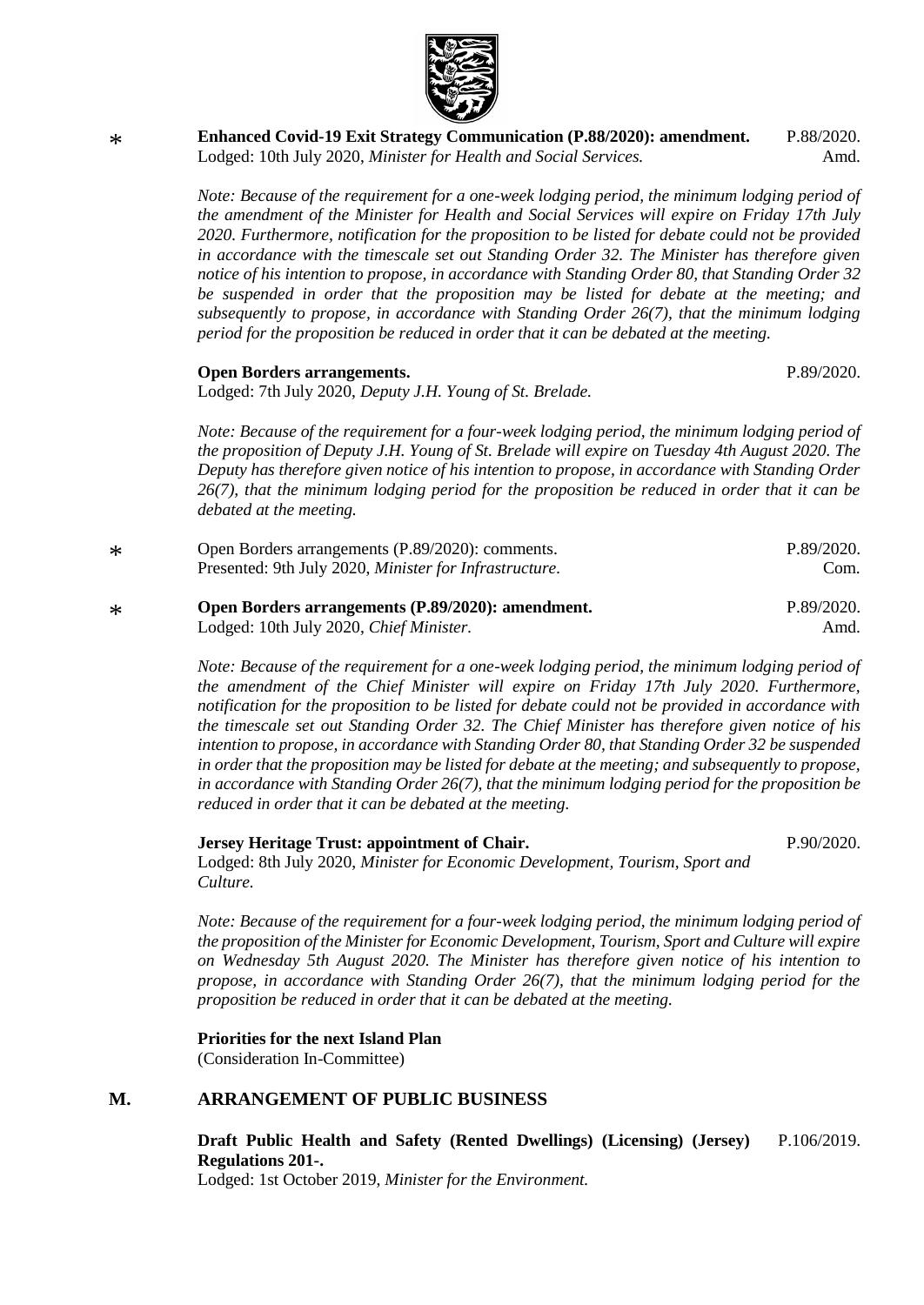

| Minimum standards for rented dwellings: licensing regulations.<br>Presented: 21st February 2020.<br>Environment, Housing and Infrastructure Scrutiny Panel.                                                                                                                              | S.R.1/2020.                |
|------------------------------------------------------------------------------------------------------------------------------------------------------------------------------------------------------------------------------------------------------------------------------------------|----------------------------|
| Draft Public Health and Safety (Rented Dwellings) (Licensing) (Jersey)<br>Regulations 201- (P.106/2019): second amendment.<br>Lodged: 20th February 2020, Environment, Housing and Infrastructure Scrutiny<br>Panel.                                                                     | P.106/2019.<br>Amd. $(2)$  |
| Draft Public Health and Safety (Rented Dwellings) (Licensing) (Jersey)<br>Regulations 201- (P.106/2019): third amendment.<br>Lodged: 12th March 2020, Minister for the Environment.                                                                                                      | P.106/2019.<br>Amd. $(3)$  |
| <b>Draft</b><br>(Implementation) (International Tax<br><b>Taxation</b><br>Compliance)<br>(Mandatory Disclosure Rules for CRS Avoidance Arrangements and<br><b>Opaque Offshore Structures) (Jersey) Regulations 202-.</b><br>Lodged: 31st December 2019, Minister for External Relations. | P.129/2019.                |
| Note: The 2nd reading of the Draft Regulations will resume, following adoption of the principles<br>on 16th June 2020 and the subsequent referral to the Economic and International Affairs Scrutiny<br>Panel under Standing Order 72(1).                                                |                            |
| Bus service: introduction of through-fares.<br>Lodged: 12th March 2020, Deputy M. Tadier of St. Brelade.                                                                                                                                                                                 | P.19/2020.                 |
| Bus Service: introduction of through-fares $(P.19/2020)$ – comments.<br>Presented: 26th June 2020, Minister for Infrastructure.                                                                                                                                                          | P.19/2020.<br>Com.         |
| Bus Service: introduction of through-fares (P.19/2020) – amendment.<br>Lodged: 11th June 2020, Connétable of St. Helier.                                                                                                                                                                 | P.19/2020.<br>Amd.         |
| Bus Service: introduction of through-fares (P.19/2020) – amendment (P.19/2020)<br>Amd.) – comments.<br>Presented: 26th June 2020, Minister for Infrastructure.                                                                                                                           | P.19/2020.<br>Amd.<br>Com. |
| Senators and Deputies: removal of citizenship requirement.<br>Lodged: 9th June 2020, Deputy M. Tadier of St. Brelade.                                                                                                                                                                    | P.75/2020.                 |
| Senators and Deputies: removal of citizenship requirement $(P.75/2020)$ –<br>amendment.<br>Lodged: 7th July 2020, Deputy M. Tadier of St. Brelade.                                                                                                                                       | P.75/2020.<br>Amd.         |
| Senators and Deputies: removal of citizenship requirement $(P.75/2020)$ –<br>second amendment.                                                                                                                                                                                           | P.75/2020.<br>Amd. $(2)$   |
| Lodged: 7th July 2020, Deputy M.R. Higgins of St. Helier.                                                                                                                                                                                                                                |                            |
| Period of Questions Without Notice to the Chief Minister at every scheduled<br>Sitting.<br>Lodged: 10th June 2020, Deputy M. Tadier of St. Brelade.                                                                                                                                      | P.76/2020.                 |
| Jersey and the slave trade.                                                                                                                                                                                                                                                              | P.78/2020.                 |
| Lodged: 12th June 2020, Deputy M. Tadier of St. Brelade.                                                                                                                                                                                                                                 |                            |
| Minimum pricing of alcohol and drinks promotions.<br>Lodged: 2nd July 2020, Deputy L.B.E. Ash of St. Clement.                                                                                                                                                                            | P.86/2020.                 |

\*

\*

\*

\*

\*

\*

\*

\*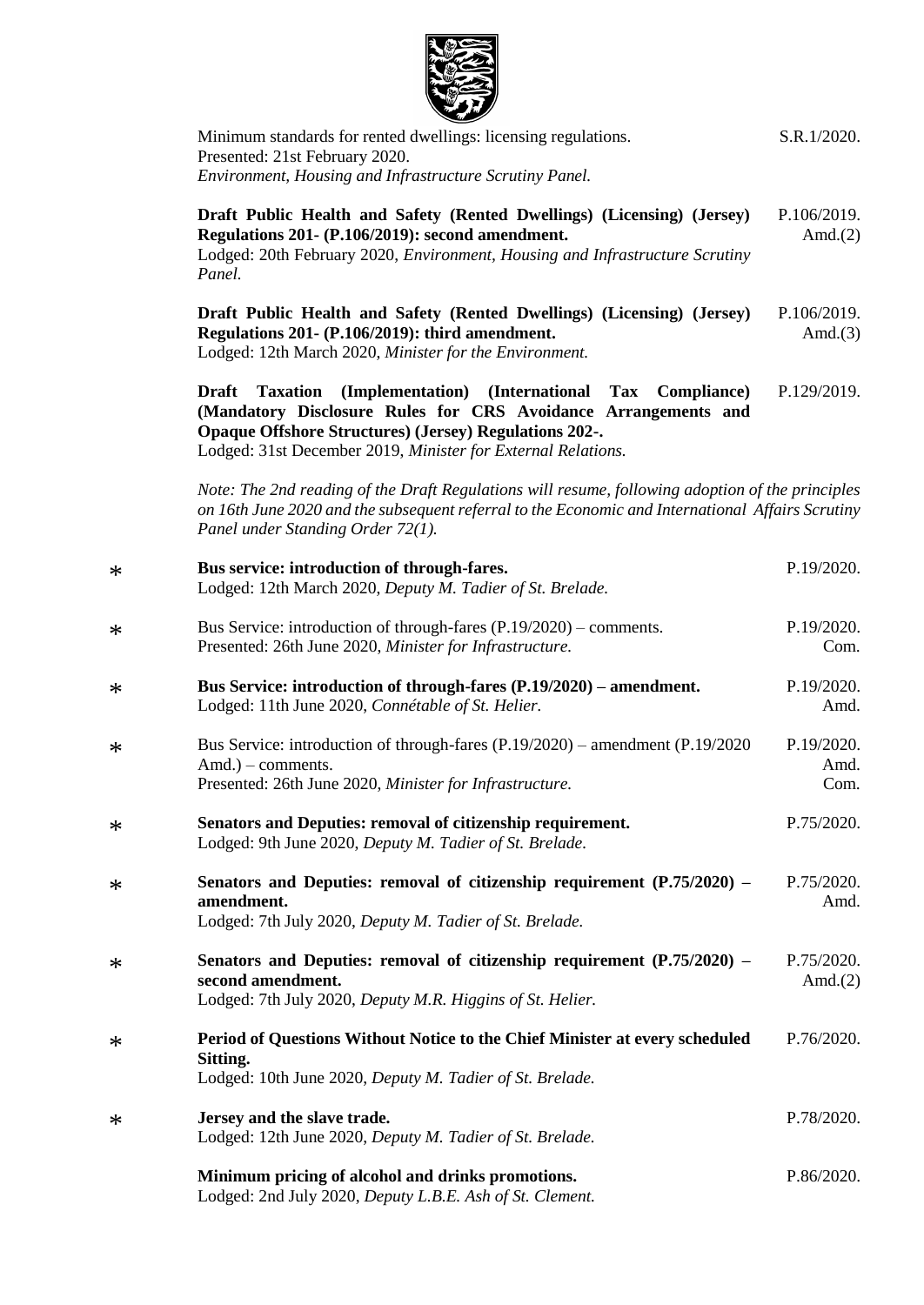

**[Mobile Speed](https://statesassembly.gov.je/AssemblyPropositions/2020/P.91-2020.pdf) Cameras.** [Lodged: 10th July 2020,](https://statesassembly.gov.je/AssemblyPropositions/2020/P.91-2020.pdf) *Connétable of St. John.* [P.91/2020.](https://statesassembly.gov.je/AssemblyPropositions/2020/P.91-2020.pdf)

### **DR. M. EGAN Greffier of the States**

13th July 2020

**Note –**

**In accordance with the meeting dates fixed for 2019 by the Privileges and Procedures Committee, this meeting will continue, if necessary, on Wednesday 15th and Thursday 16th July 2020.**

**An asterisk** \* **in the left-hand margin denotes either a new item added to this Order Paper since the Order Paper was first published on 8th July 2020, or an item which has been altered or moved.**